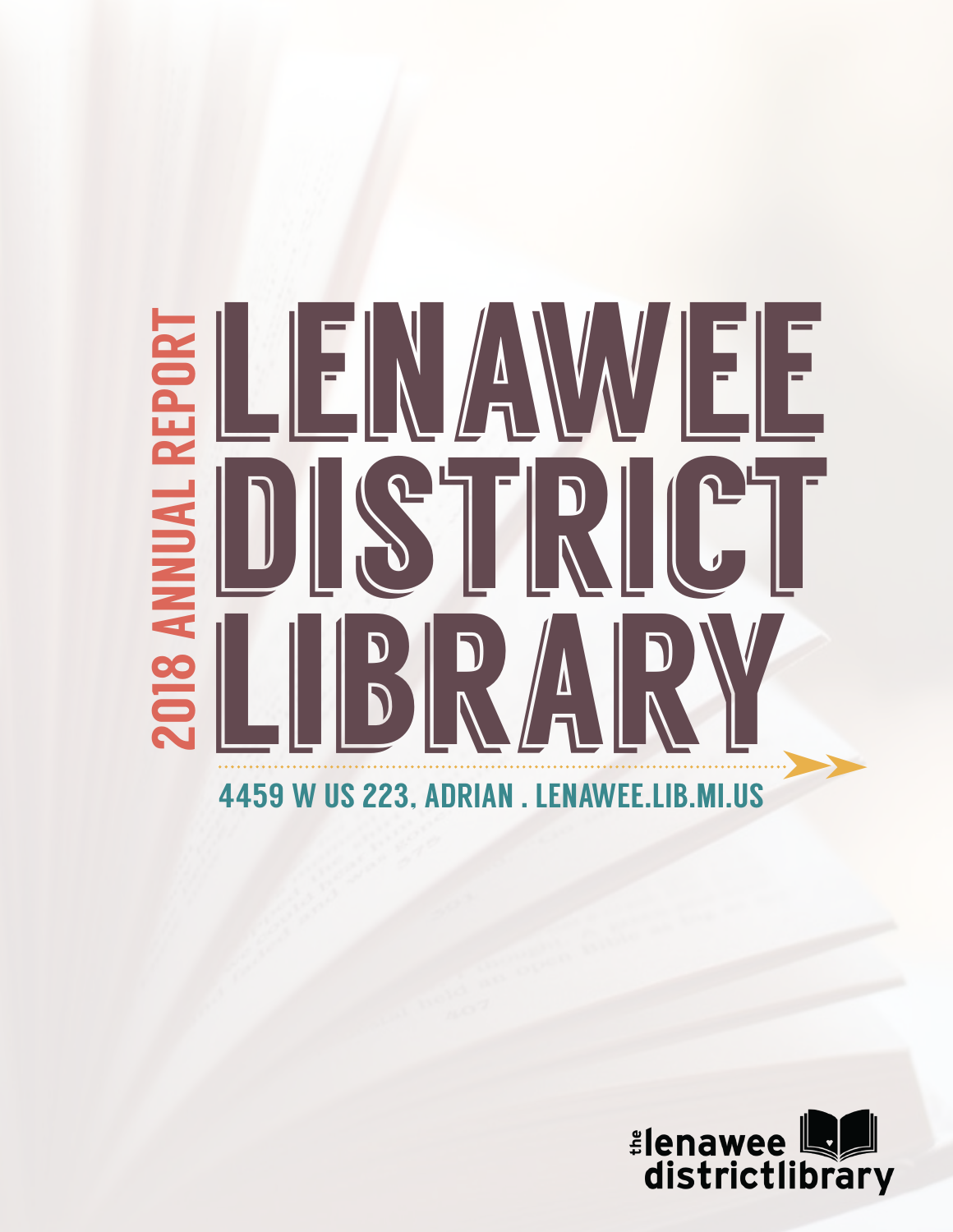# CIRCULATIONS



16,567 < DIGITAL DOWNLOADS

51,111 < JUVENILE ITEMS

95,743 **Exercise ADULT ITEMS** 

WE SAW A 32% INCREASE IN DIGITAL DOWNLOADS, DUE In LARGE PART TO THE INTRODUCTION OF HOOPLA TO OUR PATRONS

WE BOROWED 8,984 ITEMS AND SENT 11,055 ITEMS THROUGH THE MELCAT INTERLOAN SYSTEM.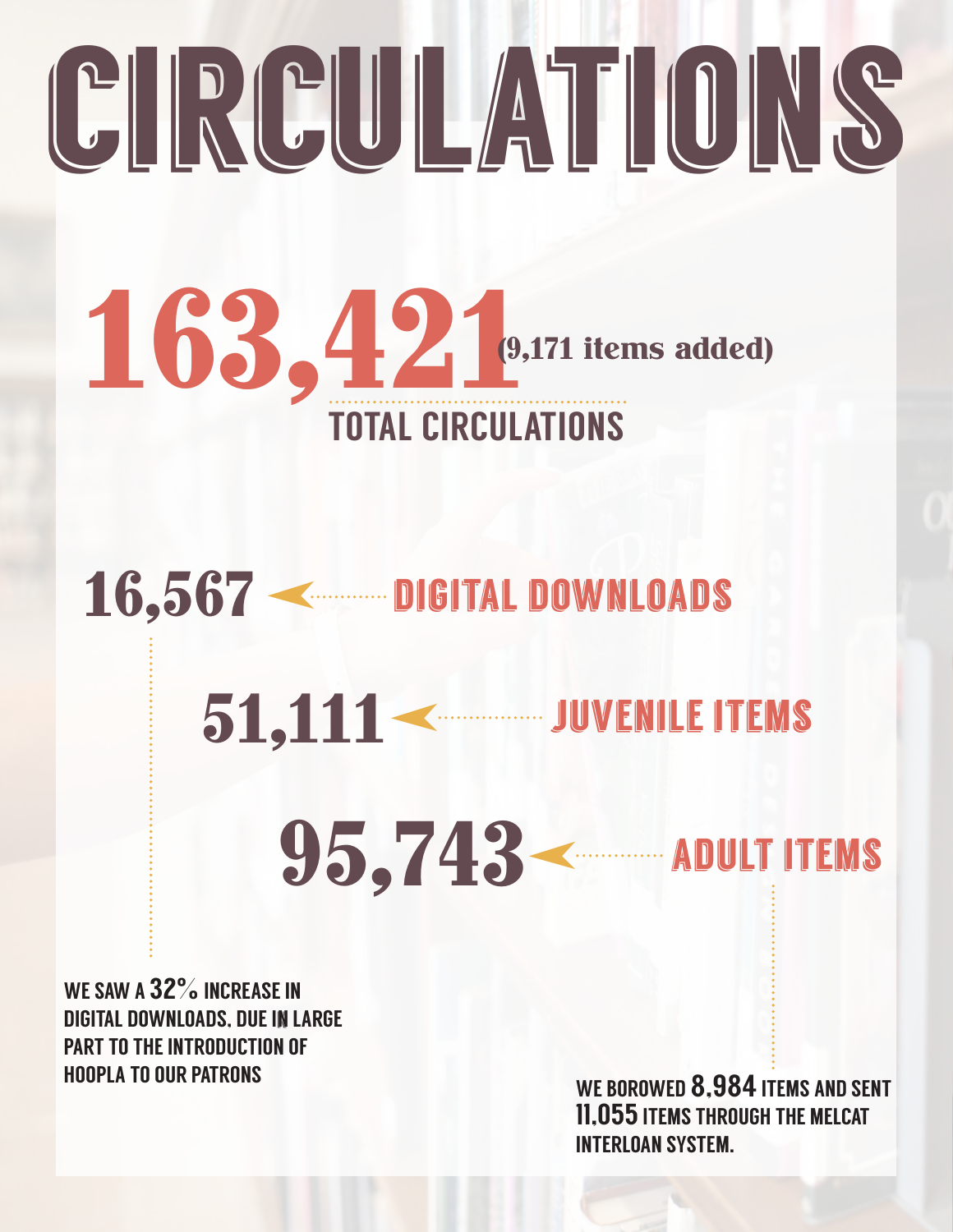### **9,539 TOTAL PATRONS IN 2018** PATRONS. WE ADDED 826 PATRONS, WHICH IS 48 MORE PATRONS THAN THE PREVIOUS YEAR!

### COMPUTER USERS  $\rightarrow$  11,683 INTERNET USAGE  $\blacktriangleright$  $8,602 \ll$  WIFI LOGINS d

WE TEND TO SEE A HIGHER INTERNET USEAGE DURING THE SUMMER MONTHS, WITH AUGUST BEING OUR MOST USED MONTH AT 1197 PUBLIC COMPUTER USERS.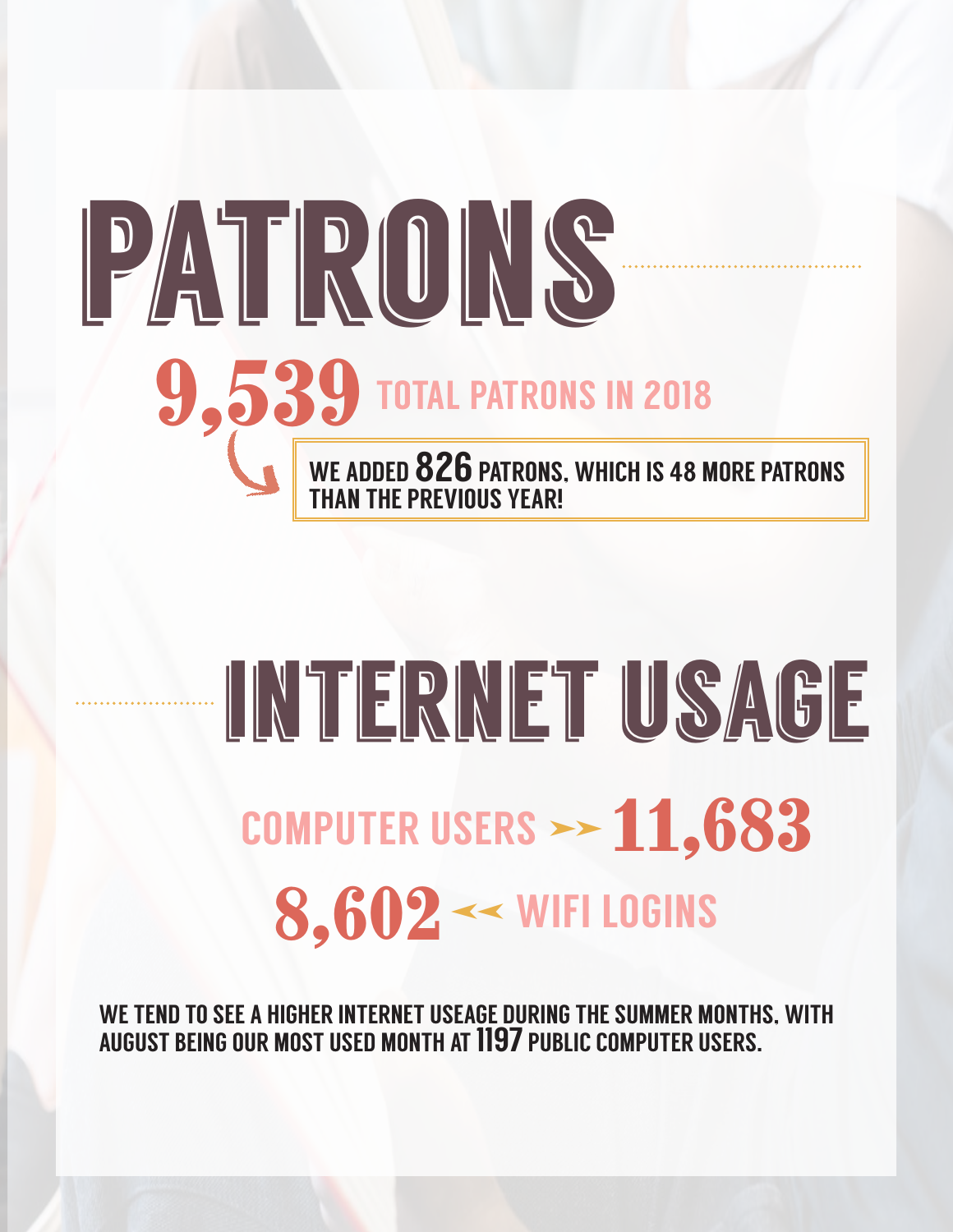

- $\blacktriangleright$  $63$  TEEN PROGRAMS  $> 642$  PARTICIPANTS
- $229$  ADULT PROGRAMS  $> 2,238$  PARTICIPANTS
- $233$  FAMILY PROGRAMS  $> 2,399$  PARTICIPANTS
- $302$  CHILDREN PROGRAMS  $\geq 7,919$  PARTICIPANTS

OUR BOOKMOBILE, WHICH CONTINUES TO BE A VITAL PART OF COMMUNITY OUTREACH, HAD A TOTAL OF 6,862 PARTICIPANTS IN 2018!

> =20,060 total participants

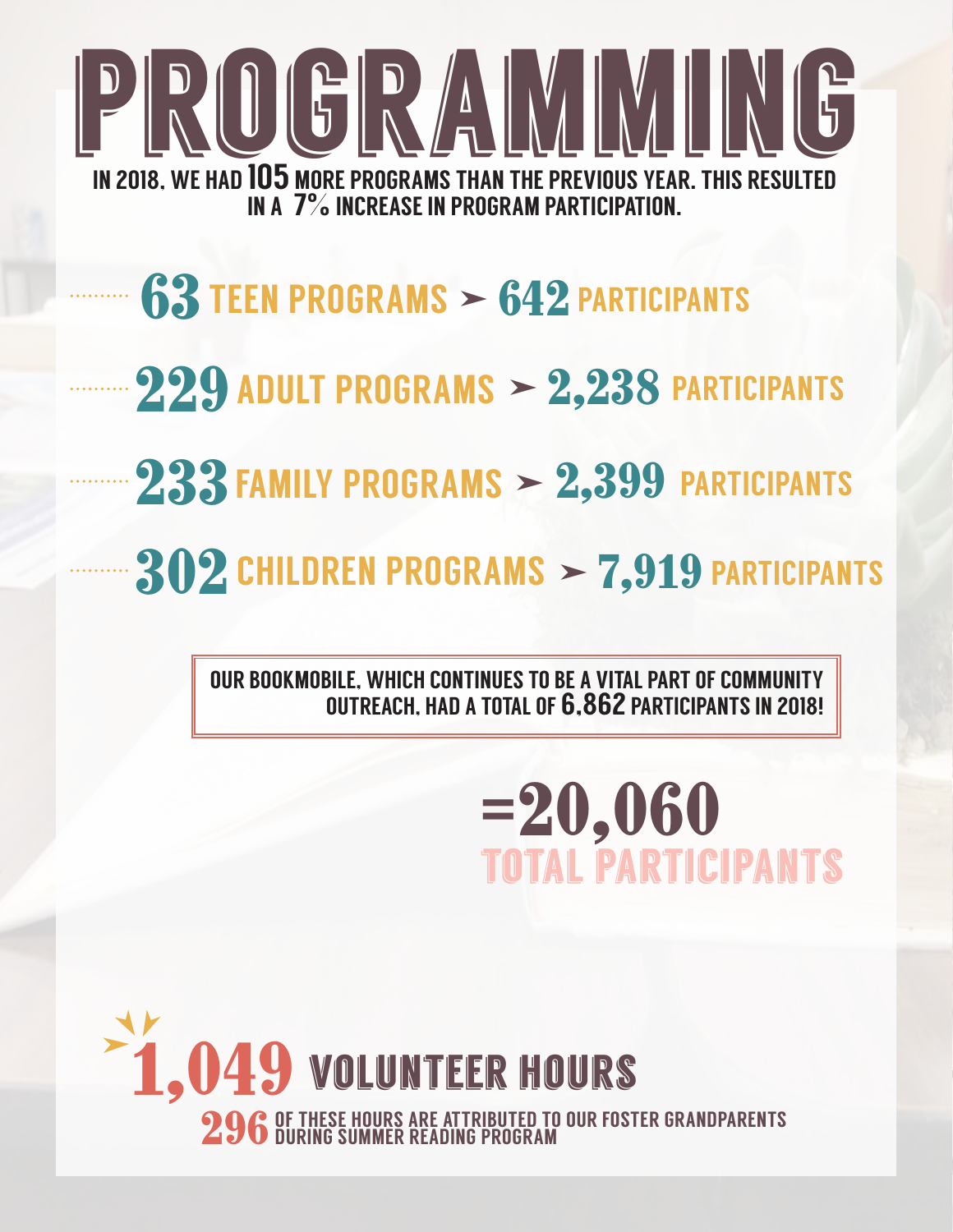#### $\blacktriangleright$ DELEGATIONS

\$251,457.28 FUTURE INVESTMENTS

> \$552,532.97 **PERSONNEL**

\$137,304.17 PROCESSING & **SUPPLIES** 

> \$103,769.88 MAINTENANCE & **OPERATING**

\$123,820.80 LIBRARY MATERIALS

 $\blacktriangleleft$ 

RESOURCES -

| > \$1,000.00                                  | <b>GRANT</b>             |
|-----------------------------------------------|--------------------------|
| > \$3,084.07                                  | <b>LOST BOOKS</b>        |
| $> $10,029.56$ Material INTEREST              |                          |
| $\sim$ \$29,898.34 <b>CONSERVED STATE AID</b> |                          |
|                                               | <b>FINES &amp; MISC.</b> |
| $\blacktriangleright$ \$103,738.63            | <b>PENAL FINES</b>       |
| $>$ \$990,017.12                              | <b>MILLAGE</b>           |